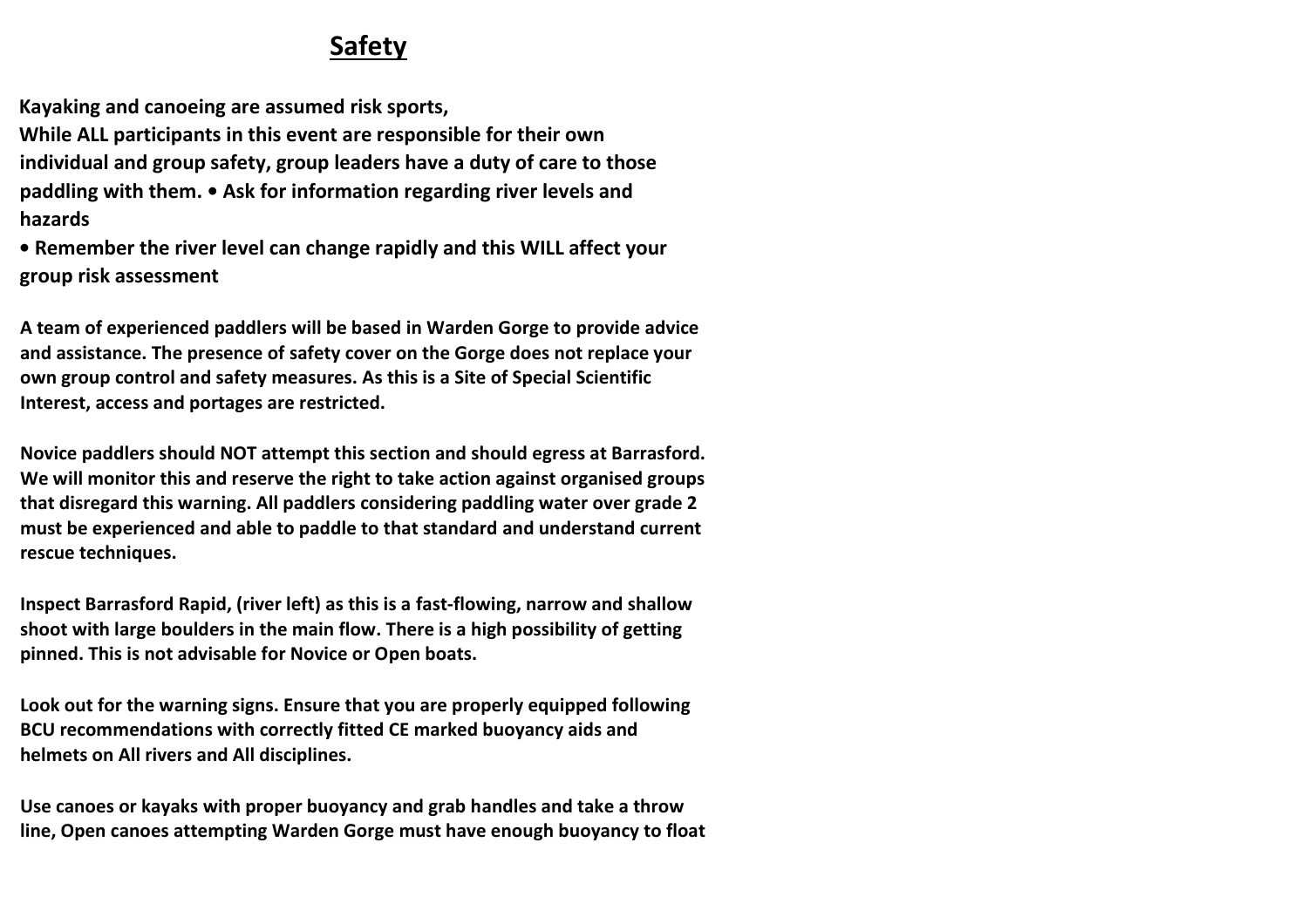**the canoe safely if capsized. Carry a first aid kit, split paddles, survival bags, and other safety equipment and know-how to use it!** 

**Do not depend on other paddlers for your group's safety.** 

**Please ensure that the Stewards at the Information point are advised of any incidents as soon as possible. On Saturday the Tyne Descent Race will pass through Warden Gorge between 11 am and 1.30 pm.** 

**Please give way to competitors. They will be wearing bibs. Be aware that darkness falls at about 4 pm. Please use your judgment and be off the river Before dark. Do not set off unless your journey will end before nightfall.** 

## **In the event of a Swim**

- **• Stay calm and listen to instructions**
- **• Let go of your boat and paddle**
- **• Lift your feet and raise your arms for the throw line**
- **• Grab the rope and hold it across your chest**
- **• Roll onto your back**
- **• Follow instructions for safe egress**